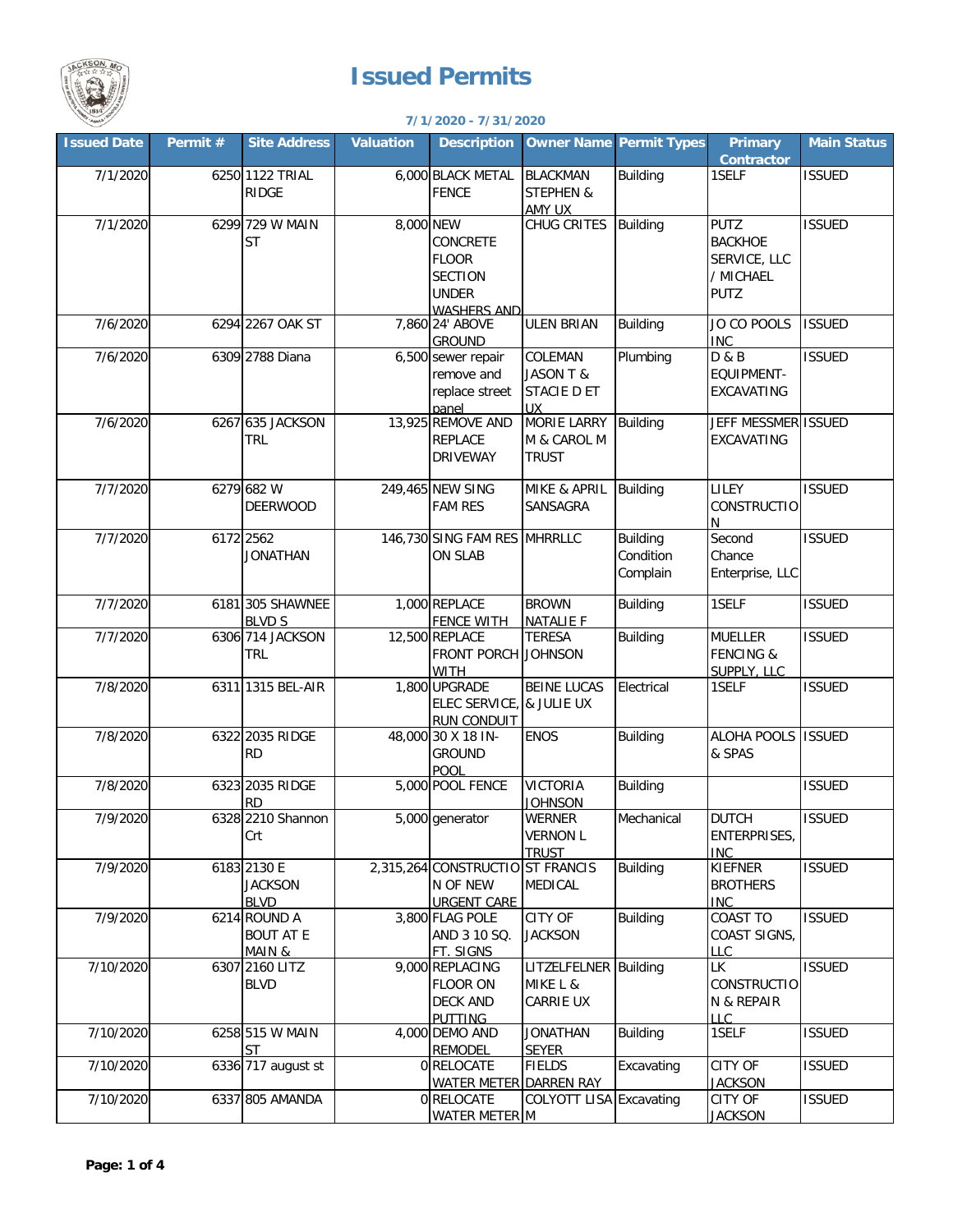| 7/10/2020 |          | 6338 813 AMANDA           | 0 RELOCATE                       | <b>WARNER</b>                      | Excavating                     | CITY OF                        | <b>ISSUED</b> |
|-----------|----------|---------------------------|----------------------------------|------------------------------------|--------------------------------|--------------------------------|---------------|
|           |          | 6339 789 BUNKER           | WATER METER RUTH ANN             | ADAM & KATE Excavating             |                                | <b>JACKSON</b><br>CITY OF      | <b>ISSUED</b> |
| 7/10/2020 |          | DR                        | 0 RELOCATE                       |                                    |                                |                                |               |
|           |          |                           | <b>WATER METER BARR</b>          | <b>HUMPHREY</b>                    |                                | <b>JACKSON</b><br>CITY OF      | <b>ISSUED</b> |
| 7/10/2020 | 6340 208 |                           | 0 RELOCATE                       |                                    | Excavating                     |                                |               |
|           |          | <b>ELMWOOD</b>            | WATER METER CECIL D &            |                                    |                                | <b>JACKSON</b>                 |               |
| 7/13/2020 |          |                           | 0 REPAIR                         | <b>MARY M</b><br><b>PRODUCTION</b> |                                | CITY OF                        | <b>ISSUED</b> |
|           |          | 6342 420 w washing        |                                  |                                    | Excavating                     |                                |               |
|           |          | st                        | <b>WATER</b>                     | <b>CREDIT ASSN</b>                 |                                | <b>JACKSON</b>                 |               |
|           |          |                           | <b>SERVICE</b>                   | <b>OF</b>                          |                                |                                |               |
|           |          |                           |                                  | SOUTHEAST                          |                                |                                |               |
|           |          |                           |                                  | MO <sub>F</sub>                    |                                |                                |               |
| 7/13/2020 | 6343 957 |                           | 500 RUNNING                      | <b>BALSMAN</b>                     | Plumbing                       | <b>BALSMAN</b>                 | <b>ISSUED</b> |
|           |          | <b>INDEPENDENC</b>        | <b>NEW</b>                       | <b>ENTERPRISES</b>                 |                                | <b>CUSTOM</b>                  |               |
|           |          | E W LOT 6                 | PLUMBING                         | <b>LLC</b>                         |                                | CONTRACTING                    |               |
| 7/14/2020 |          | 6344 1745 WATSON          | <b>LINES</b><br>3,000 IRRIGATION |                                    |                                | LLC<br><b>MUELLER</b>          | <b>ISSUED</b> |
|           |          |                           |                                  | Pankaj & Pinki Plumbing            |                                |                                |               |
|           |          | DR.                       | <b>METER</b>                     | PATEL                              |                                | <b>BROTHERS</b>                |               |
|           |          |                           |                                  |                                    |                                | <b>IRRIGATION</b>              |               |
| 7/14/2020 |          | 6345 218 Daisy Ave        | <b>OFENCE IN</b>                 | <b>JIM PARRISH</b>                 | Floodplain                     | 1SELF                          | <b>ISSUED</b> |
|           |          | 6341 218 DAISY            | <b>FLOODPLAIN</b><br>3,000 WOOD  |                                    | Development<br><b>Building</b> | 1SELF                          |               |
| 7/14/2020 |          |                           |                                  | <b>JIM PARRISH</b>                 |                                |                                | COMPLETE      |
| 7/14/2020 |          | 6324 1110 JACKSON         | 1,500 REPAIR AND                 | JESSE &                            | <b>Building</b>                | <b>WAYNE</b>                   | <b>ISSUED</b> |
|           |          | <b>TRL</b>                | <b>REPLACE</b>                   | <b>MICHELA</b>                     |                                | <b>FENCING</b>                 |               |
|           |          |                           | <b>FENCE</b><br>1,500 3' PICKET  | <b>SMITH</b>                       |                                |                                | <b>ISSUED</b> |
| 7/14/2020 |          | 6318 2976                 |                                  | <b>WILLS BRENT</b>                 | Building                       | 1SELF                          |               |
|           |          | <b>BRECKENRIDG</b>        | <b>FENCE</b>                     | L & LORI A                         |                                |                                |               |
|           |          | E DR<br>6254 2573 TERRACE |                                  |                                    |                                |                                |               |
| 7/14/2020 |          |                           | 30,000 INGROUND                  | <b>DAVID</b>                       | <b>Building</b>                | John Crail                     | <b>ISSUED</b> |
|           |          | PARK PLACE                | POOL AND 6'<br>9,050 EXTEND      | <b>BUMPUS</b>                      |                                |                                |               |
| 7/15/2020 |          | 6319 2597 LITZ            |                                  | <b>STEPHEN</b>                     | Driveway                       | <b>CLARK &amp; SONS ISSUED</b> |               |
|           |          | <b>BLVD</b>               | <b>DRIVE WAY</b>                 | RUSSO II                           |                                | EXCAVATING                     |               |
|           |          |                           |                                  |                                    |                                |                                |               |
| 7/17/2020 |          | 6320 1552                 | 3,892 6 ' WHITE                  | <b>MARK BOONE</b>                  | Building                       | <b>JAMES</b>                   | <b>ISSUED</b> |
|           |          | <b>BOXWOOD</b>            | <b>VINYL FENCE</b>               |                                    |                                | <b>CONSTRUCTIO</b>             |               |
|           |          |                           |                                  |                                    |                                | N AND                          |               |
|           |          |                           |                                  |                                    |                                | <b>FENCING LLC</b>             |               |
|           |          |                           |                                  |                                    |                                |                                |               |
| 7/17/2020 |          | 6321 203 BELLEVUE         | 3,892 REPLACE                    | RANDOL NEIL                        | <b>Building</b>                | <b>JAMES</b>                   | <b>ISSUED</b> |
|           |          | ST <sub>S</sub>           | <b>FENCE WITH</b>                | Α                                  |                                | CONSTRUCTIO                    |               |
|           |          |                           | <b>VINYL</b>                     |                                    |                                | N AND                          |               |
|           |          |                           |                                  |                                    |                                | <b>FENCING LLC</b>             |               |
|           |          |                           |                                  |                                    |                                |                                |               |
| 7/17/2020 |          | 6312 1335 OLD             | 500 ELECTRICAL & KAMINSKEY       |                                    | <b>Building</b>                | <b>ANTHONY'S</b>               | <b>ISSUED</b> |
|           |          | CAPE RD #F                | MECHANICAL                       | <b>DOUG &amp; GINA</b>             |                                | SERVICE CO                     |               |
|           |          |                           | <b>FOR NAIL</b>                  | UX.                                |                                | <b>LLC</b>                     |               |
| 7/17/2020 |          | 6314 2958 HILLTOP         | 25,000 REPLACE 3                 |                                    | Electrical                     | <b>NEXIUS</b>                  | <b>ISSUED</b> |
|           |          | DR                        | ANTENNAS,                        |                                    |                                | SOLUTIONS                      |               |
|           |          |                           | <b>CONDUIT LINE</b>              |                                    |                                | <b>INC</b>                     |               |
| 7/17/2020 |          | 6349 123 N WEST           | 2,000 REPLACE                    | CUNNINGHAM Plumbing                |                                | LANGFORD                       | <b>ISSUED</b> |
|           |          | LN                        | <b>WATER LINE</b>                | <b>LARRY P</b>                     |                                | MECHANICAL                     |               |
|           |          |                           |                                  | <b>TRUST ETAL</b>                  |                                | & SHEET                        |               |
|           |          |                           |                                  |                                    |                                | <b>METAL</b>                   |               |
| 7/17/2020 |          | 6353 2122 E               | 10,000 DEMO WITH                 | <b>SENIOR</b>                      | Demolition                     | <b>RONALD</b>                  | <b>ISSUED</b> |
|           |          | <b>JACKSON</b>            | <b>PLANS</b>                     | <b>HEALTH CARE</b>                 |                                | <b>KUCERA JR</b>               |               |
|           |          | <b>BLVD</b>               | <b>REBUILD</b>                   | <b>BENEFIT</b>                     |                                |                                |               |
|           |          |                           | (FRONT                           |                                    |                                |                                |               |
| 7/20/2020 |          | 6354 533 n                | 3,000 repair gas leak AUSTIN     |                                    | Driveway                       | <b>LIBERTY</b>                 | <b>ISSUED</b> |
|           |          | farmington                | under asphalt                    | <b>MILLER</b>                      |                                | <b>UTILITIES</b>               |               |
| 7/20/2020 |          | 6355 421 KNOX             | 0 REPAIR                         | <b>MARK SMITH</b>                  | Excavating                     | CITY OF                        | <b>ISSUED</b> |
|           |          |                           | <b>WATER LINE -</b>              |                                    |                                | <b>JACKSON</b>                 |               |
| 7/20/2020 |          | 6315 2717                 | 5,500 ABOVE                      | <b>JENNIFER</b>                    | <b>Building</b>                | <b>ROOM MATES</b>              | <b>ISSUED</b> |
|           |          | <b>BRITTANY DR</b>        | <b>GROUND</b>                    | <b>HUFFMAN</b>                     |                                |                                |               |
| 7/20/2020 |          | 6316 3546 DANA DR         | 5,000 ABOVE                      | RANDY CASEY                        | <b>Building</b>                | <b>ROOM MATES</b>              | <b>ISSUED</b> |
|           |          |                           | <b>GROUND</b>                    |                                    |                                |                                |               |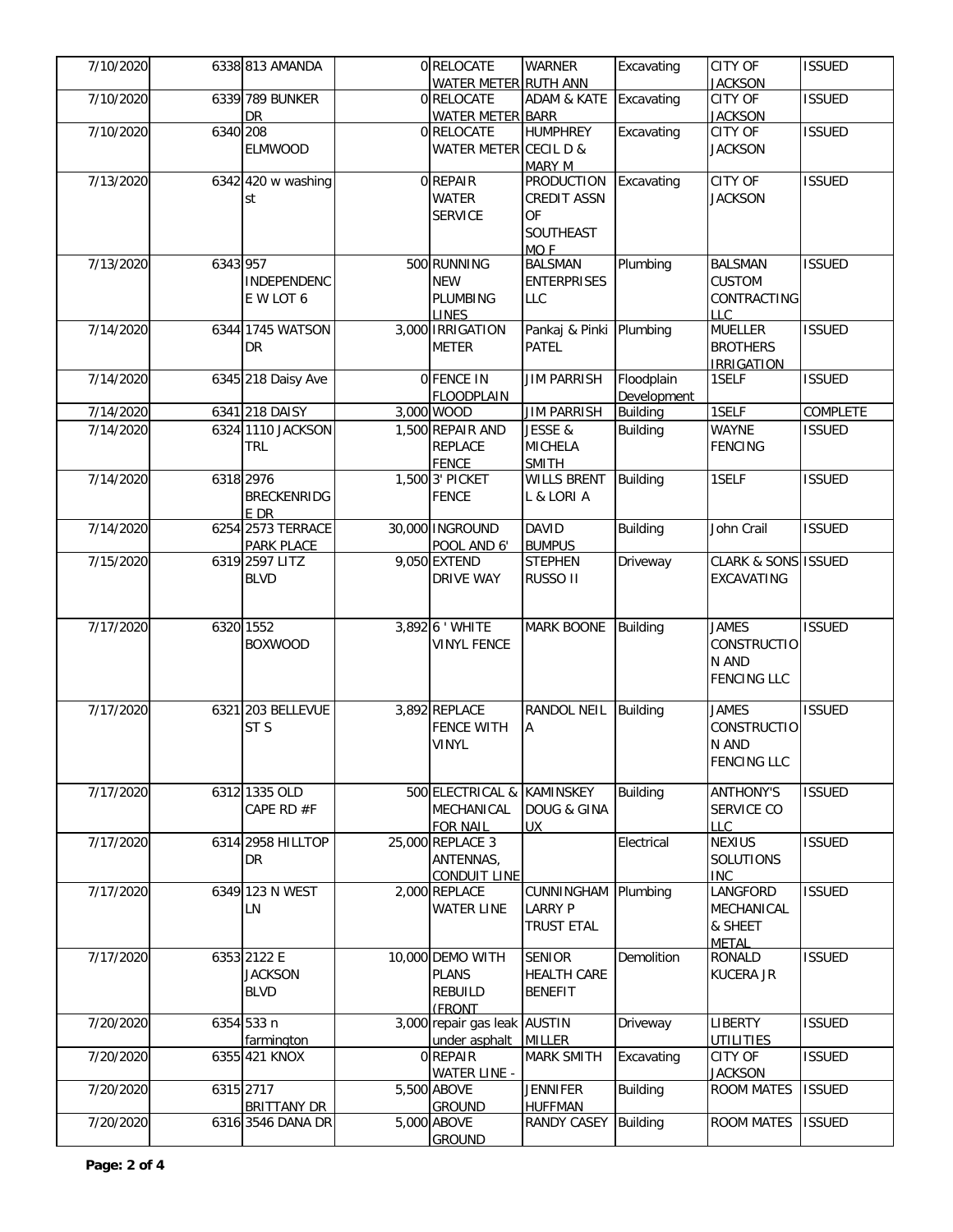| 7/21/2020 |           | 6296 1336 CLOVER<br>DR                | 45,000 REMODEL FOR ADVANCED<br><b>MEDICAL</b><br>MARIJUANA<br><b>DISPENSARY</b> | PATIENT CARE<br><b>PROPERTIES</b>                             | <b>Building</b> | <b>FINISHED</b><br><b>TOUCH</b>                                     | <b>ISSUED</b> |
|-----------|-----------|---------------------------------------|---------------------------------------------------------------------------------|---------------------------------------------------------------|-----------------|---------------------------------------------------------------------|---------------|
| 7/21/2020 |           | 6334 1493 RIDGE<br><b>RD</b>          | 11,000 SHED 40X16                                                               | RICHARD<br>LAMUNION                                           | <b>Building</b> | A-1 PORTABLE ISSUED<br><b>BUILDINGS</b>                             |               |
| 7/22/2020 |           | 6357 1519<br>CHEROKEE                 | 500 PANEL<br>CHANGE OUT                                                         | <b>MARK</b><br><b>CLAYTON</b>                                 | Electrical      | <b>DUSTIN</b><br><b>PALMER</b><br><b>ELECTRIC</b>                   | <b>ISSUED</b> |
| 7/22/2020 | 6327 1245 | CHEROKEE                              | 1,800 STORAGE<br><b>SHED</b>                                                    | THAD BRADY                                                    | Building        | 1SELF                                                               | <b>ISSUED</b> |
| 7/23/2020 | 6348 974  | <b>INDEPENDENC</b><br>E W             | 4,000 STORAGE<br><b>SHED</b>                                                    | LACKAMP<br>MICHAEL H<br><b>TRUST ETAL</b>                     | <b>Building</b> | CAROLINA<br><b>CARPORTS</b><br><b>INC</b>                           | <b>ISSUED</b> |
| 7/23/2020 |           | 6351 1144 LENCO<br>AVE                | 300 SIGN                                                                        | <b>BEUSSINK</b><br>LEONARD &<br>CAROLANN<br><b>TRUST ETAL</b> | Sign            | 1SELF                                                               | <b>ISSUED</b> |
| 7/23/2020 |           | 6361 MARY AND<br><b>HOPE</b>          | 5,000 REPAIR GAS<br><b>LEAK UNDER</b>                                           |                                                               | Excavating      | <b>LIBERTY</b><br><b>UTILITIES</b>                                  | <b>ISSUED</b> |
| 7/24/2020 |           | 6360 825 Aspen                        | 15,000 covered deck<br>w/pad                                                    | VAUGHT<br><b>RICHARD D &amp;</b><br>SHELIA M ET<br>UX.        | <b>Building</b> | J PARK LLC                                                          | <b>ISSUED</b> |
| 7/24/2020 |           | 6346 829 OLD CAPE<br><b>RD</b>        | 2,500 WOOD<br>PRIVACY<br><b>FENCE</b>                                           | <b>STEPHEN</b><br><b>MICHAEL</b><br><b>SCHRADER</b>           | <b>Building</b> | 1SELF                                                               | <b>ISSUED</b> |
| 7/27/2020 |           | 6364 1217<br>CHAMBERLAIN<br><b>DR</b> | 6,000 IRRIGATION<br><b>SYSTEM</b>                                               | ERIC OHARE                                                    | Plumbing        | <b>STORK</b><br>LANDSCAPING                                         | <b>ISSUED</b> |
| 7/27/2020 |           | 6371 3561 Leming<br>Ln                | 0 RELOCATE<br><b>WATER METER</b>                                                | <b>TIM ATES</b>                                               | Excavating      | <b>CITY OF</b><br><b>JACKSON</b>                                    | <b>ISSUED</b> |
| 7/27/2020 |           | 6372 1504 Primrose<br>Ln              | 0 RELOCATE<br><b>WATER METER LEE TRUST</b>                                      | <b>FILER ALICE</b>                                            | Excavating      | CITY OF<br><b>JACKSON</b>                                           | <b>ISSUED</b> |
| 7/28/2020 |           | 6329 406 W<br>WASHINGTON<br><b>ST</b> | 10,000 REPLACE<br><b>GRAVEL WITH</b><br>CONCRETE                                | CAPE<br>GIRARDEAU<br><b>COUNTY FARM</b><br><b>BUR</b>         | Driveway        | <b>NEWCO</b><br>CONTRACTING                                         | <b>ISSUED</b> |
| 7/29/2020 | 6325 407  | <b>FARMINGTON</b><br>RD <sub>N</sub>  | 81,650 ADDING ON<br>TO HOUSE<br><b>AND</b>                                      | SEABAUGH<br><b>GARY &amp; GAIL</b>                            | <b>Building</b> | <b>BOLLINGERS</b><br>POLE BARN                                      | <b>ISSUED</b> |
| 7/29/2020 |           | 6367 406 W<br>WASHINGTON<br><b>ST</b> | 0 RELOCATE<br>WATER METER GIRARDEAU                                             | CAPE<br><b>COUNTY FARM</b><br><b>BUR</b>                      | Excavating      | <b>CITY OF</b><br><b>JACKSON</b>                                    | <b>ISSUED</b> |
| 7/29/2020 |           | 6368 222 W Mary St                    | 0 RELOCATE<br>WATER METER DELMAR D                                              | <b>WELKER</b>                                                 | Excavating      | <b>CITY OF</b><br><b>JACKSON</b>                                    | <b>ISSUED</b> |
| 7/29/2020 |           | 6369 517 N<br>Shawnee Blvd            | 0 RELOCATE<br>WATER METER L & DANA M                                            | FERRELL TROY Excavating<br>ET UX                              |                 | CITY OF<br><b>JACKSON</b>                                           | <b>ISSUED</b> |
| 7/29/2020 |           | 6370 228 S<br>Shawnee Blvd            | 0 RELOCATE                                                                      | <b>HELTON</b><br>WATER METER FRANCINE A &<br><b>JAY</b>       | Excavating      | CITY OF<br><b>JACKSON</b>                                           | <b>ISSUED</b> |
| 7/30/2020 |           | 6358 1493 RIDGE<br><b>RD</b>          | 10,325 PRIVACY &<br><b>CHAIN LINK</b>                                           | <b>RICHARD</b><br>LAMUNION                                    | <b>Building</b> | <b>BOOTHEEL</b><br><b>FENCE CO</b>                                  | <b>ISSUED</b> |
| 7/30/2020 |           | 6376 1002 ANNA                        | 2,000 REPLACE<br><b>WATER LINE</b>                                              | LONG RONALD Plumbing<br>P &<br><b>TROVILLION M</b>            |                 | <b>DUTCH</b><br>ENTERPRISES,<br><b>INC</b>                          | <b>ISSUED</b> |
| 7/31/2020 |           | 6377 main st and<br>Bellevue          | 100 installing<br>telephone<br>cable                                            |                                                               | Excavating      | <b>EASTERN</b><br><b>MISSOURI</b><br><b>INDUSTRIES</b><br>INC - EMI | <b>ISSUED</b> |